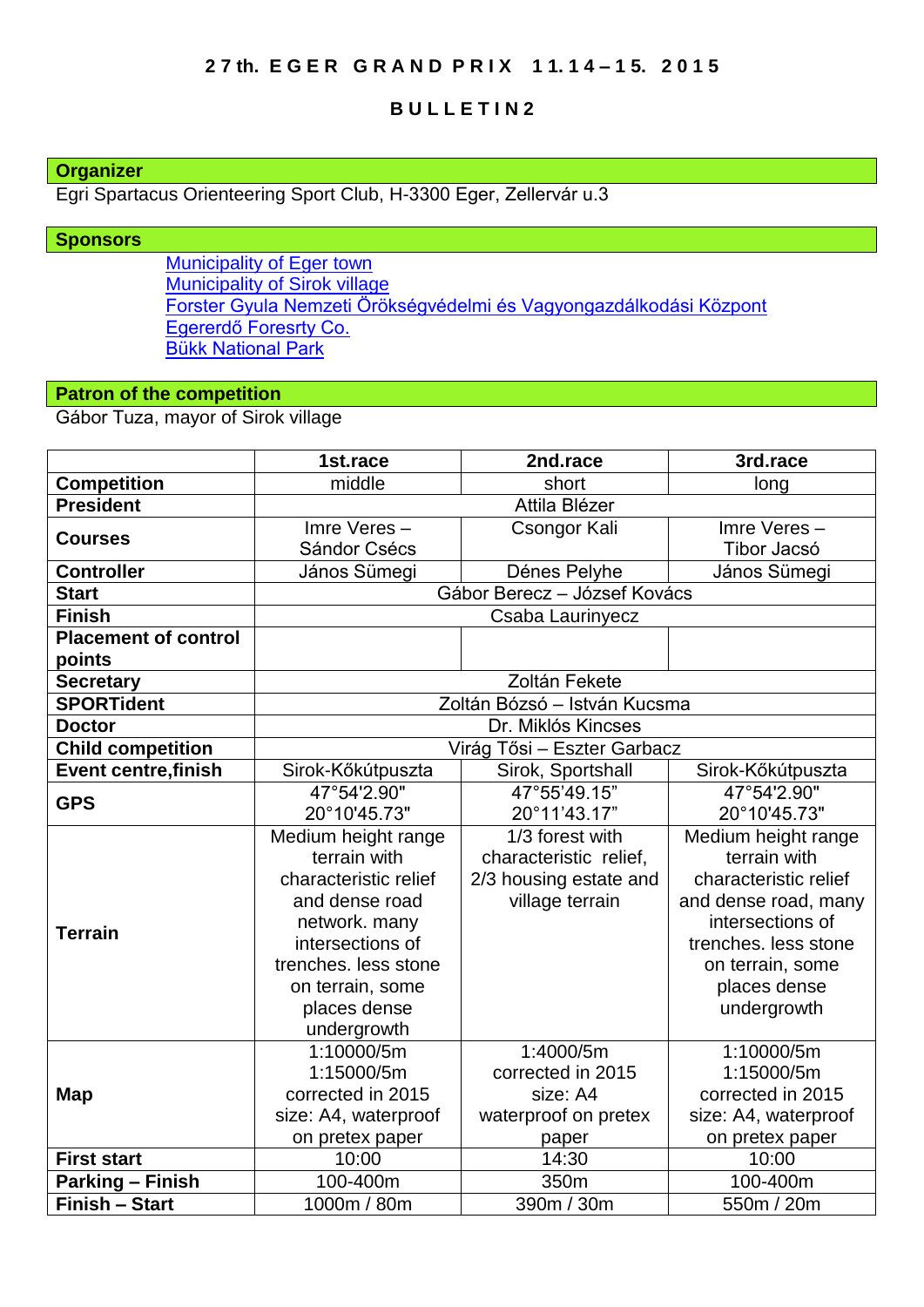#### **Registration**

On 14.11. 2015 at the finish area (1st.race event center), from 08:00 till 9:30 am. Entries during the event shall be accepted only to vacant places and shall be charged with extra fee.

#### **Child competition**

For the children competition you can register near the finish area and it is free of charge.

#### **Informations**

On the second race (short distance): in the territory of Sirok village all the courses will cross the route No 24. All the courses will touch the control point on both sides of the route. Between these two points the time of the access will not be measured by SI system. Start-map start 250m/30m!

#### **Control descriptions**

On the 1st. and 3rd. race will be printed on maps, plus control descriptions will be available at the pre-start. At the pre-start we provide scissors and adhesive-tape.

On the 2nd. race will be printed **only on maps**, beside the control number the control code will be indicated. **The maps must be left at the finish every day until the last start!**

#### **Merged categories**

Due to insufficient number of entries we have applied the following category changes: W21C  $\rightarrow$  W21BR, W20A  $\rightarrow$  N21B, W15-18C  $\rightarrow$  W18B,OB, W35A  $\rightarrow$  W21B, M20A  $\rightarrow$  M21B Cancelled categories (without entries): W55B,W70B,W75B,W80B,M75B,M80B

### **Parking, location**

1st. and 3rd. race

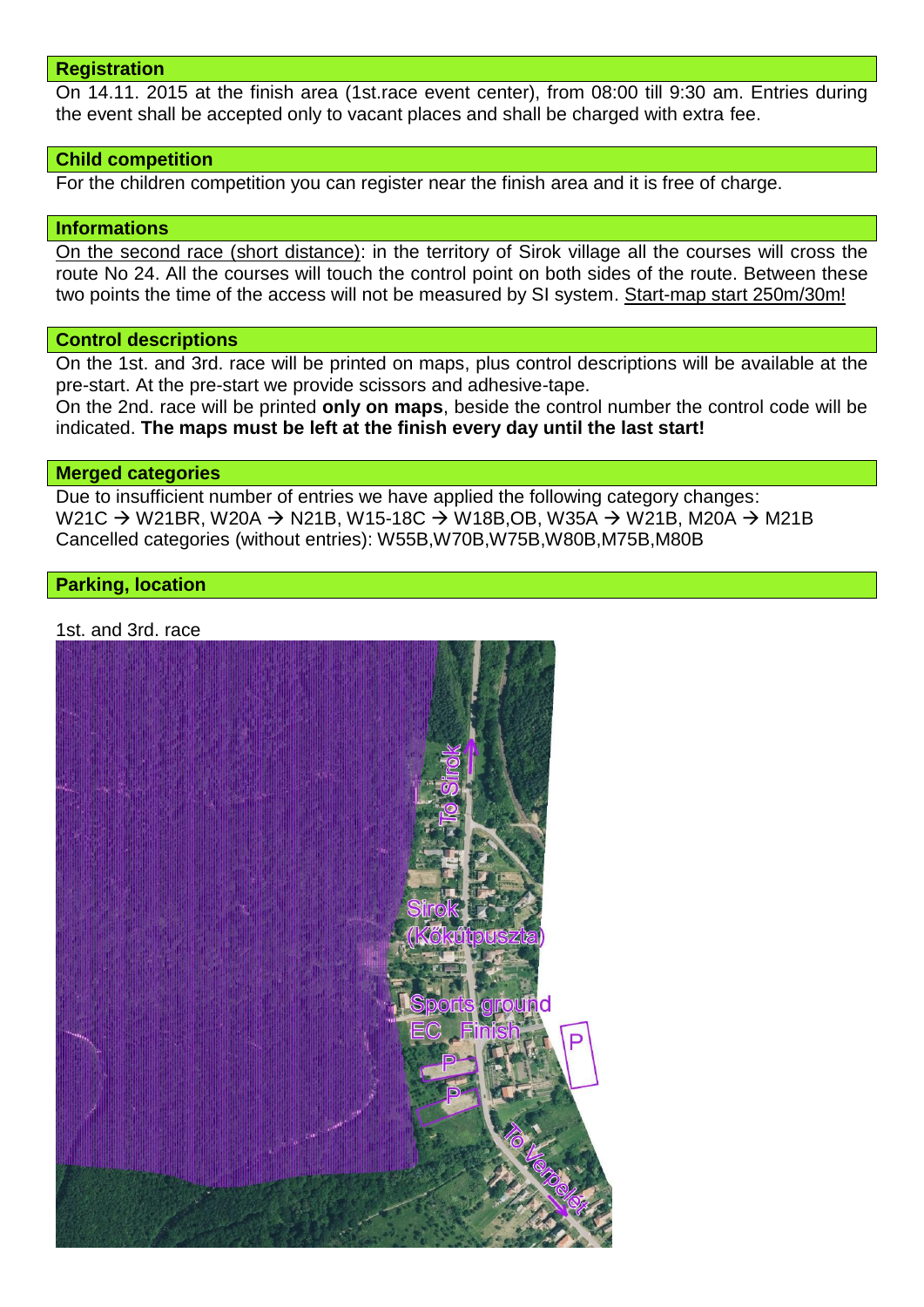2nd.race



## **Startlists, results**

Complete startlist can be found in the event center, and the start places. The daily and summary results can be viewed during the competition at the finish continously (30-40 min). At the event

centre and its environs there will be a free **WED** network to follow the results of the race. Further information at the event centre.

### **SPORTident**

The competition is organized with SPORTident electronic punching system. In case of failure of the SI box, please use the traditional puncher and inform it at the finish.

### **Victory ceremony, prizes**

The first three runners of each class will be awarded a medal based on the total result of the 3 competition races, but we no awarded the open categories. All the participants of the child competiton will get a prize/present.

The estimated time of the Prize giving ceremony is 14:00.

### **Accomodation**

Student hostel in Eger, Wigner Jenő Information Technology High School and College. Eger, Rákóczi F. street 2. [www.wignerkollegium.hu](http://www.wignerkollegium.hu/)

|                   | one night         | 2 or more nights  |  |  |
|-------------------|-------------------|-------------------|--|--|
| 3 bed room (youth | 2.000.-HUF/person | 1.900.-HUF/person |  |  |
| hostel category)  |                   |                   |  |  |
|                   |                   |                   |  |  |

Single bed: plus 400.-HUF/person/night, Local tax: 450.-HUF/person/night (over 18 year),